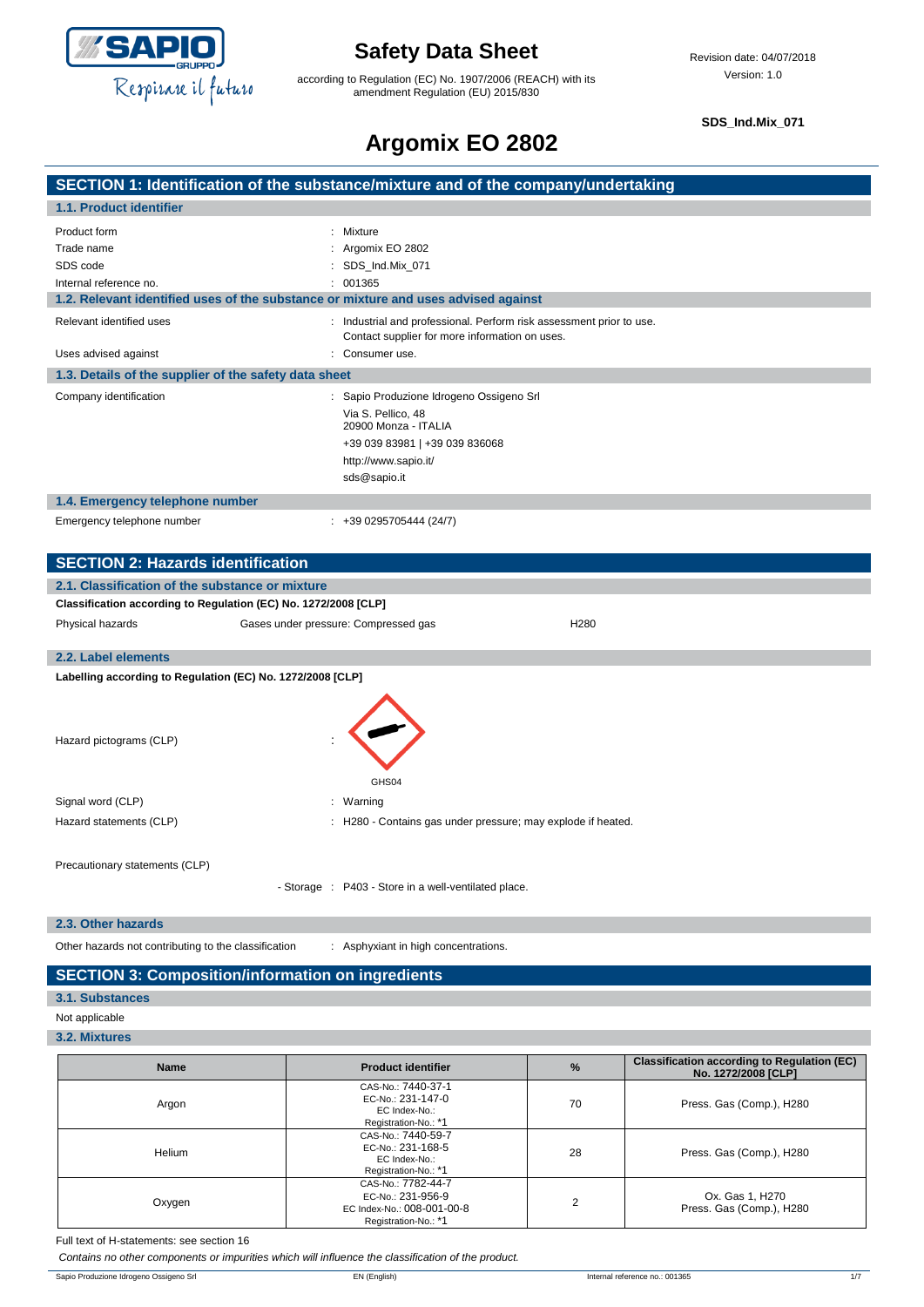

according to Regulation (EC) No. 1907/2006 (REACH) with its amendment Regulation (EU) 2015/830

**SDS\_Ind.Mix\_071**

# **Argomix EO 2802**

|  | *1: Listed in Annex IV / V REACH, exempted from registration. |  |  |  |
|--|---------------------------------------------------------------|--|--|--|
|--|---------------------------------------------------------------|--|--|--|

*\*2: Registration deadline not expired.*

*\*3: Registration not required: Substance manufactured or imported < 1t/y.*

| <b>SECTION 4: First aid measures</b>                             |                                                                                                                                                                                             |
|------------------------------------------------------------------|---------------------------------------------------------------------------------------------------------------------------------------------------------------------------------------------|
| 4.1. Description of first aid measures                           |                                                                                                                                                                                             |
| - Inhalation                                                     | Remove victim to uncontaminated area wearing self contained breathing apparatus. Keep victim warm and<br>rested. Call a doctor. Perform cardiopulmonary resuscitation if breathing stopped. |
| - Skin contact                                                   | : Adverse effects not expected from this product.                                                                                                                                           |
| - Eye contact                                                    | : Adverse effects not expected from this product.                                                                                                                                           |
| - Ingestion                                                      | Ingestion is not considered a potential route of exposure.                                                                                                                                  |
| 4.2. Most important symptoms and effects, both acute and delayed |                                                                                                                                                                                             |
|                                                                  | In high concentrations may cause asphyxiation. Symptoms may include loss of mobility/consciousness.<br>Victim may not be aware of asphyxiation.<br>Refer to section 11.                     |

#### **4.3. Indication of any immediate medical attention and special treatment needed**

None.

| <b>SECTION 5: Firefighting measures</b>                    |                                                                                                                                                                                                                                                                                                                                                                                                                                                                                                   |
|------------------------------------------------------------|---------------------------------------------------------------------------------------------------------------------------------------------------------------------------------------------------------------------------------------------------------------------------------------------------------------------------------------------------------------------------------------------------------------------------------------------------------------------------------------------------|
| 5.1. Extinguishing media                                   |                                                                                                                                                                                                                                                                                                                                                                                                                                                                                                   |
| - Suitable extinguishing media                             | : Water spray or fog.                                                                                                                                                                                                                                                                                                                                                                                                                                                                             |
| - Unsuitable extinguishing media                           | : Do not use water jet to extinguish.                                                                                                                                                                                                                                                                                                                                                                                                                                                             |
| 5.2. Special hazards arising from the substance or mixture |                                                                                                                                                                                                                                                                                                                                                                                                                                                                                                   |
| Specific hazards                                           | : Exposure to fire may cause containers to rupture/explode.                                                                                                                                                                                                                                                                                                                                                                                                                                       |
| Hazardous combustion products                              | : None.                                                                                                                                                                                                                                                                                                                                                                                                                                                                                           |
| 5.3. Advice for firefighters                               |                                                                                                                                                                                                                                                                                                                                                                                                                                                                                                   |
| Specific methods                                           | : Use fire control measures appropriate for the surrounding fire. Exposure to fire and heat radiation may cause<br>gas receptacles to rupture. Cool endangered receptacles with water spray jet from a protected position.<br>Prevent water used in emergency cases from entering sewers and drainage systems.<br>If possible, stop flow of product.<br>Use water spray or fog to knock down fire fumes if possible.<br>Move containers away from the fire area if this can be done without risk. |
| Special protective equipment for fire fighters             | : In confined space use self-contained breathing apparatus.<br>Standard protective clothing and equipment (Self Contained Breathing Apparatus) for fire fighters.<br>Standard EN 137 - Self-contained open-circuit compressed air breathing apparatus with full face mask.<br>Standard EN 469 - Protective clothing for firefighters. Standard - EN 659: Protective gloves for firefighters.                                                                                                      |

| <b>SECTION 6: Accidental release measures</b>                            |                                                                                                                                                                                                                                                                                                                              |  |
|--------------------------------------------------------------------------|------------------------------------------------------------------------------------------------------------------------------------------------------------------------------------------------------------------------------------------------------------------------------------------------------------------------------|--|
| 6.1. Personal precautions, protective equipment and emergency procedures |                                                                                                                                                                                                                                                                                                                              |  |
|                                                                          | Try to stop release.<br>Evacuate area.<br>Wear self-contained breathing apparatus when entering area unless atmosphere is proved to be safe.<br>Ensure adequate air ventilation.<br>Act in accordance with local emergency plan.<br>Stay upwind.<br>Oxygen detectors should be used when asphyxiating gases may be released. |  |
| <b>6.2. Environmental precautions</b>                                    |                                                                                                                                                                                                                                                                                                                              |  |
|                                                                          | Try to stop release.                                                                                                                                                                                                                                                                                                         |  |
| 6.3. Methods and material for containment and cleaning up                |                                                                                                                                                                                                                                                                                                                              |  |
|                                                                          | Ventilate area.                                                                                                                                                                                                                                                                                                              |  |
| 6.4. Reference to other sections                                         |                                                                                                                                                                                                                                                                                                                              |  |
|                                                                          | See also sections 8 and 13.                                                                                                                                                                                                                                                                                                  |  |
| <b>SECTION 7: Handling and storage</b>                                   |                                                                                                                                                                                                                                                                                                                              |  |
| 7.1. Precautions for safe handling                                       |                                                                                                                                                                                                                                                                                                                              |  |

Safe use of the product state that is the product must be handled in accordance with good industrial hygiene and safety procedures.

Consider pressure relief device(s) in gas installations.

Only experienced and properly instructed persons should handle gases under pressure.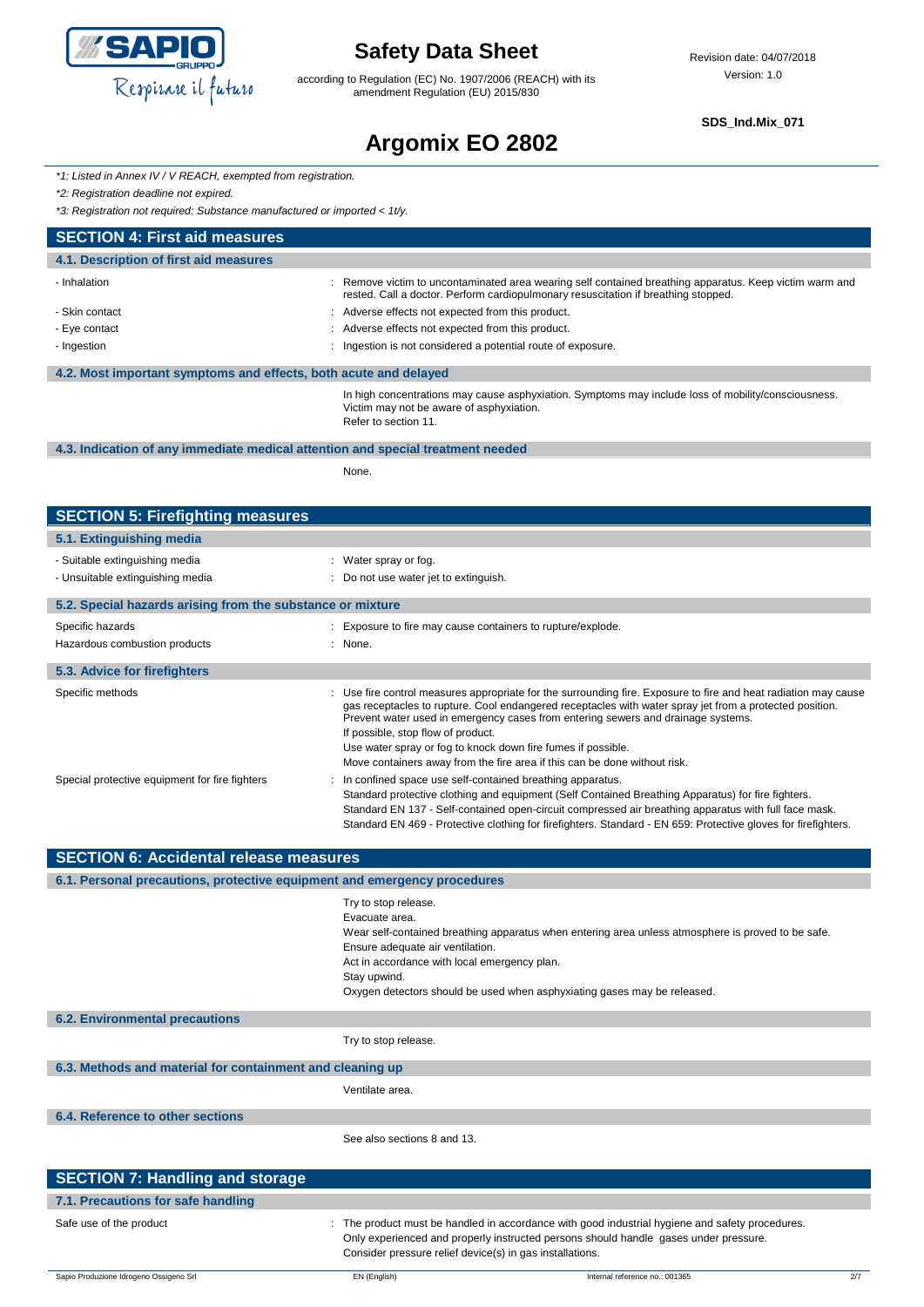

according to Regulation (EC) No. 1907/2006 (REACH) with its amendment Regulation (EU) 2015/830

**Argomix EO 2802**

### **SDS\_Ind.Mix\_071**

|                                                                   | Ensure the complete gas system was (or is regularily) checked for leaks before use.                                                                                                                                                                                                                                                                                                                                                                                                                                                                                                   |
|-------------------------------------------------------------------|---------------------------------------------------------------------------------------------------------------------------------------------------------------------------------------------------------------------------------------------------------------------------------------------------------------------------------------------------------------------------------------------------------------------------------------------------------------------------------------------------------------------------------------------------------------------------------------|
|                                                                   | Do not smoke while handling product.                                                                                                                                                                                                                                                                                                                                                                                                                                                                                                                                                  |
|                                                                   | Use only properly specified equipment which is suitable for this product, its supply pressure and temperature.<br>Contact your gas supplier if in doubt.                                                                                                                                                                                                                                                                                                                                                                                                                              |
|                                                                   | Avoid suck back of water, acid and alkalis.                                                                                                                                                                                                                                                                                                                                                                                                                                                                                                                                           |
|                                                                   | Do not breathe gas.                                                                                                                                                                                                                                                                                                                                                                                                                                                                                                                                                                   |
|                                                                   | Avoid release of product into atmosphere.                                                                                                                                                                                                                                                                                                                                                                                                                                                                                                                                             |
| Safe handling of the gas receptacle                               | Do not allow backfeed into the container.                                                                                                                                                                                                                                                                                                                                                                                                                                                                                                                                             |
|                                                                   | Protect receptacles from physical damage; do not drag, roll, slide or drop.                                                                                                                                                                                                                                                                                                                                                                                                                                                                                                           |
|                                                                   | When moving receptacles, even for short distances, use a cart (trolley, hand truck, etc.) designed to<br>transport receptacles.                                                                                                                                                                                                                                                                                                                                                                                                                                                       |
|                                                                   | Leave valve protection caps in place until the container has been secured against either a wall or bench or<br>placed in a container stand and is ready for use.                                                                                                                                                                                                                                                                                                                                                                                                                      |
|                                                                   | If user experiences any difficulty operating receptacle valve discontinue use and contact supplier.                                                                                                                                                                                                                                                                                                                                                                                                                                                                                   |
|                                                                   | Never attempt to repair or modify container valves or safety relief devices.                                                                                                                                                                                                                                                                                                                                                                                                                                                                                                          |
|                                                                   | Damaged valves should be reported immediately to the supplier.                                                                                                                                                                                                                                                                                                                                                                                                                                                                                                                        |
|                                                                   | Keep container valve outlets clean and free from contaminants particularly oil and water.                                                                                                                                                                                                                                                                                                                                                                                                                                                                                             |
|                                                                   | Replace valve outlet caps or plugs and container caps where supplied as soon as container is disconnected<br>from equipment.                                                                                                                                                                                                                                                                                                                                                                                                                                                          |
|                                                                   | Close container valve after each use and when empty, even if still connected to equipment.                                                                                                                                                                                                                                                                                                                                                                                                                                                                                            |
|                                                                   | Never attempt to transfer gases from one container to another.                                                                                                                                                                                                                                                                                                                                                                                                                                                                                                                        |
|                                                                   | Never use direct flame or electrical heating devices to raise the pressure of a container.                                                                                                                                                                                                                                                                                                                                                                                                                                                                                            |
|                                                                   | Do not remove or deface labels provided by the supplier for the identification of the receptacle contents.                                                                                                                                                                                                                                                                                                                                                                                                                                                                            |
|                                                                   | Suck back of water into the container must be prevented.                                                                                                                                                                                                                                                                                                                                                                                                                                                                                                                              |
|                                                                   | Open valve slowly to avoid pressure shock.                                                                                                                                                                                                                                                                                                                                                                                                                                                                                                                                            |
| 7.2. Conditions for safe storage, including any incompatibilities |                                                                                                                                                                                                                                                                                                                                                                                                                                                                                                                                                                                       |
|                                                                   | Observe all regulations and local requirements regarding storage of containers.<br>Containers should not be stored in conditions likely to encourage corrosion.<br>Container valve guards or caps should be in place.<br>Containers should be stored in the vertical position and properly secured to prevent them from falling over.<br>Stored containers should be periodically checked for general condition and leakage.<br>Keep container below 50°C in a well ventilated place.<br>Store containers in location free from fire risk and away from sources of heat and ignition. |
|                                                                   | Keep away from combustible materials.                                                                                                                                                                                                                                                                                                                                                                                                                                                                                                                                                 |
| 7.3. Specific end use(s)                                          |                                                                                                                                                                                                                                                                                                                                                                                                                                                                                                                                                                                       |

None.

| <b>SECTION 8: Exposure controls/personal protection</b>                   |                                                     |                                                                                                                                                                                                                                                                                       |     |
|---------------------------------------------------------------------------|-----------------------------------------------------|---------------------------------------------------------------------------------------------------------------------------------------------------------------------------------------------------------------------------------------------------------------------------------------|-----|
| 8.1. Control parameters                                                   |                                                     |                                                                                                                                                                                                                                                                                       |     |
| OEL (Occupational Exposure Limits)                                        | None available.                                     |                                                                                                                                                                                                                                                                                       |     |
| DNEL (Derived-No Effect Level)                                            | None available.                                     |                                                                                                                                                                                                                                                                                       |     |
| PNEC (Predicted No-Effect Concentration)                                  | None available.                                     |                                                                                                                                                                                                                                                                                       |     |
| 8.2. Exposure controls                                                    |                                                     |                                                                                                                                                                                                                                                                                       |     |
| 8.2.1. Appropriate engineering controls                                   |                                                     |                                                                                                                                                                                                                                                                                       |     |
|                                                                           |                                                     | Provide adequate general and local exhaust ventilation.<br>Systems under pressure should be regularily checked for leakages.<br>Oxygen detectors should be used when asphyxiating gases may be released.<br>Consider the use of a work permit system e.g. for maintenance activities. |     |
| 8.2.2. Individual protection measures, e.g. personal protective equipment |                                                     |                                                                                                                                                                                                                                                                                       |     |
|                                                                           | should be considered:                               | A risk assessment should be conducted and documented in each work area to assess the risks related to the<br>use of the product and to select the PPE that matches the relevant risk. The following recommendations                                                                   |     |
|                                                                           |                                                     | PPE compliant to the recommended EN/ISO standards should be selected.                                                                                                                                                                                                                 |     |
| • Eye/face protection                                                     | : Wear safety glasses with side shields.            |                                                                                                                                                                                                                                                                                       |     |
|                                                                           |                                                     | Standard EN 166 - Personal eye-protection - specifications.                                                                                                                                                                                                                           |     |
| • Skin protection                                                         |                                                     |                                                                                                                                                                                                                                                                                       |     |
| - Hand protection                                                         | : Wear working gloves when handling gas containers. |                                                                                                                                                                                                                                                                                       |     |
|                                                                           |                                                     | Standard EN 388 - Protective gloves against mechanical risk.                                                                                                                                                                                                                          |     |
| - Other                                                                   | Wear safety shoes while handling containers.        |                                                                                                                                                                                                                                                                                       |     |
|                                                                           |                                                     | Standard EN ISO 20345 - Personal protective equipment - Safety footwear.                                                                                                                                                                                                              |     |
| • Respiratory protection                                                  | deficient atmospheres.                              | Self contained breathing apparatus (SCBA) or positive pressure airline with mask are to be used in oxygen-                                                                                                                                                                            |     |
|                                                                           |                                                     | Standard EN 137 - Self-contained open-circuit compressed air breathing apparatus with full face mask.                                                                                                                                                                                 |     |
| • Thermal hazards                                                         | None in addition to the above sections.             |                                                                                                                                                                                                                                                                                       |     |
| Sapio Produzione Idrogeno Ossigeno Srl                                    | EN (English)                                        | Internal reference no.: 001365                                                                                                                                                                                                                                                        | 3/7 |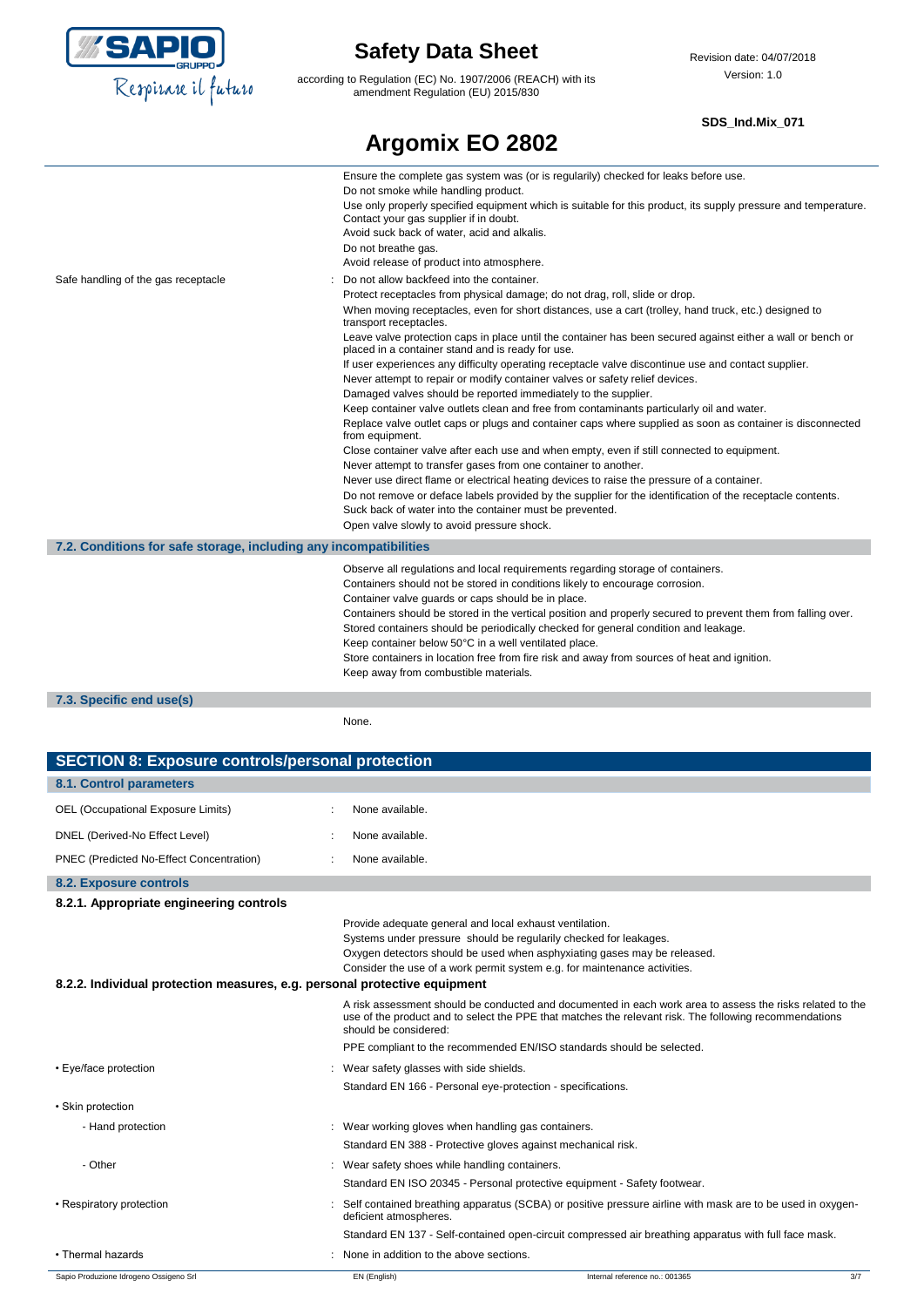

according to Regulation (EC) No. 1907/2006 (REACH) with its amendment Regulation (EU) 2015/830

**SDS\_Ind.Mix\_071**

# **Argomix EO 2802**

### **8.2.3. Environmental exposure controls**

None necessary.

| <b>SECTION 9: Physical and chemical properties</b>         |                                                                                                      |  |  |
|------------------------------------------------------------|------------------------------------------------------------------------------------------------------|--|--|
| 9.1. Information on basic physical and chemical properties |                                                                                                      |  |  |
| Appearance                                                 |                                                                                                      |  |  |
| Physical state at 20°C / 101.3kPa<br>$\bullet$             | Gas<br>$\ddot{\phantom{a}}$                                                                          |  |  |
| Colour<br>٠                                                | Mixture contains one or more component(s) which have the following colour(s):<br>Colourless.         |  |  |
| Odour                                                      | Odourless.<br>÷                                                                                      |  |  |
| Odour threshold                                            | Odour threshold is subjective and inadequate to warn of overexposure.                                |  |  |
| pH                                                         | Not applicable for gases and gas mixtures.<br>÷                                                      |  |  |
| Melting point / Freezing point                             | Not applicable for gas mixtures.<br>$\ddot{\phantom{a}}$                                             |  |  |
| Boiling point                                              | Not applicable for gas mixtures.                                                                     |  |  |
| Flash point                                                | Not applicable for gases and gas mixtures.                                                           |  |  |
| Evaporation rate                                           | Not applicable for gases and gas mixtures.                                                           |  |  |
| Flammability (solid, gas)                                  | Non flammable.                                                                                       |  |  |
| <b>Explosive limits</b>                                    | Non flammable.                                                                                       |  |  |
| Vapour pressure [20°C]                                     | Not applicable.                                                                                      |  |  |
| Vapour pressure [50°C]                                     | Not applicable.                                                                                      |  |  |
| Vapour density                                             | Not applicable.                                                                                      |  |  |
| Relative density, gas (air=1)                              | Lighter or similar to air.                                                                           |  |  |
| Partition coefficient n-octanol/water (Log Kow)            | Not applicable for gas mixtures.                                                                     |  |  |
| Auto-ignition temperature                                  | Non flammable.                                                                                       |  |  |
| Decomposition temperature                                  | Not applicable.                                                                                      |  |  |
| Viscosity                                                  | No reliable data available.                                                                          |  |  |
| <b>Explosive properties</b>                                | Not applicable.                                                                                      |  |  |
| Oxidising properties                                       | Not applicable.                                                                                      |  |  |
| 9.2. Other information                                     |                                                                                                      |  |  |
| Molar mass                                                 | : Not applicable for gas mixtures.                                                                   |  |  |
| Other data                                                 | : None.                                                                                              |  |  |
| <b>SECTION 10: Stability and reactivity</b>                |                                                                                                      |  |  |
| 10.1. Reactivity                                           |                                                                                                      |  |  |
|                                                            | No reactivity hazard other than the effects described in sub-sections below.                         |  |  |
| 10.2. Chemical stability                                   |                                                                                                      |  |  |
|                                                            | Stable under normal conditions.                                                                      |  |  |
| 10.3. Possibility of hazardous reactions                   |                                                                                                      |  |  |
|                                                            | None.                                                                                                |  |  |
|                                                            |                                                                                                      |  |  |
| 10.4. Conditions to avoid                                  |                                                                                                      |  |  |
|                                                            | Avoid moisture in installation systems.                                                              |  |  |
| 10.5. Incompatible materials                               |                                                                                                      |  |  |
|                                                            | None.                                                                                                |  |  |
|                                                            | For additional information on compatibility refer to ISO 11114.                                      |  |  |
| 10.6. Hazardous decomposition products                     |                                                                                                      |  |  |
|                                                            | Under normal conditions of storage and use, hazardous decomposition products should not be produced. |  |  |

| <b>SECTION 11: Toxicological information</b>  |  |  |  |  |
|-----------------------------------------------|--|--|--|--|
|                                               |  |  |  |  |
| : No toxicological effects from this product. |  |  |  |  |
| : No known effects from this product.         |  |  |  |  |
| : No known effects from this product.         |  |  |  |  |
| : No known effects from this product.         |  |  |  |  |
| : No known effects from this product.         |  |  |  |  |
| : No known effects from this product.         |  |  |  |  |
| : No known effects from this product.         |  |  |  |  |
| : No known effects from this product.         |  |  |  |  |
| : No known effects from this product.         |  |  |  |  |
|                                               |  |  |  |  |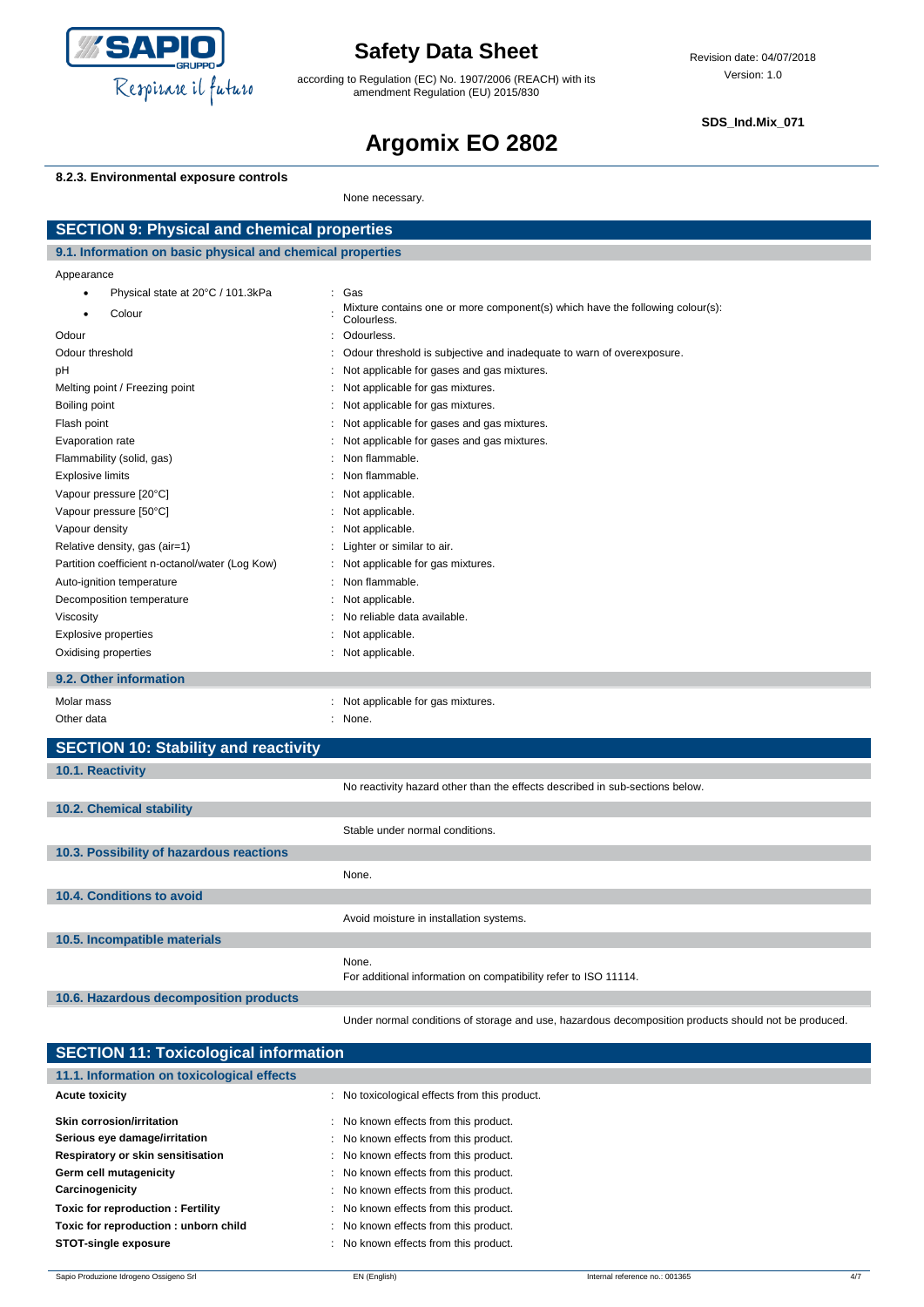

according to Regulation (EC) No. 1907/2006 (REACH) with its amendment Regulation (EU) 2015/830

**SDS\_Ind.Mix\_071**

# **Argomix EO 2802**

|  | STOT-repeated exposure |
|--|------------------------|
|  |                        |

- **STOT-repeated exposure** : No known effects from this product.
	-

Aspiration hazard<br> **Aspiration hazard in the set of the set of the set of the set of the set of the set of the set of the set of the set of the set of the set of the set of the set of the set of the set of the set of the** 

| <b>SECTION 12: Ecological information</b>                               |                                                                                                                                   |
|-------------------------------------------------------------------------|-----------------------------------------------------------------------------------------------------------------------------------|
| 12.1. Toxicity                                                          |                                                                                                                                   |
| Assessment                                                              | : No ecological damage caused by this product.                                                                                    |
| EC50 48h - Daphnia magna<br>EC50 72h - Algae                            | : No data available.<br>: No data available.                                                                                      |
| LC50 96 h - Fish                                                        | : No data available.                                                                                                              |
| 12.2. Persistence and degradability                                     |                                                                                                                                   |
| Assessment                                                              | : No ecological damage caused by this product.                                                                                    |
| 12.3. Bioaccumulative potential                                         |                                                                                                                                   |
| Assessment                                                              | : No data available.                                                                                                              |
| 12.4. Mobility in soil                                                  |                                                                                                                                   |
| Assessment                                                              | : Because of its high volatility, the product is unlikely to cause ground or water pollution.<br>Partition into soil is unlikely. |
| 12.5. Results of PBT and vPvB assessment                                |                                                                                                                                   |
| Assessment                                                              | : Not classified as PBT or vPvB.                                                                                                  |
| 12.6. Other adverse effects                                             |                                                                                                                                   |
| Other adverse effects                                                   | : No known effects from this product.                                                                                             |
| Effect on the ozone layer                                               | : None.                                                                                                                           |
| Effect on global warming                                                | : No known effects from this product.                                                                                             |
| <b>SECTION 13: Disposal considerations</b>                              |                                                                                                                                   |
| 13.1. Waste treatment methods                                           |                                                                                                                                   |
|                                                                         | May be vented to atmosphere in a well ventilated place.                                                                           |
|                                                                         | Do not discharge into any place where its accumulation could be dangerous.                                                        |
|                                                                         | Return unused product in original receptacle to supplier.                                                                         |
| List of hazardous waste codes (from Commission<br>Decision 2001/118/EC) | : 16 05 05 : Gases in pressure containers other than those mentioned in 16 05 04.                                                 |
| 13.2. Additional information                                            |                                                                                                                                   |
|                                                                         | External treatment and disposal of waste should comply with applicable local and/or national regulations.                         |

| <b>SECTION 14: Transport information</b> |                                                     |
|------------------------------------------|-----------------------------------------------------|
| 14.1. UN number                          |                                                     |
| UN-No.<br>14.2. UN proper shipping name  | : 1956                                              |
|                                          |                                                     |
| Transport by road/rail (ADR/RID)         | COMPRESSED GAS, N.O.S. (Argon, Helium)              |
| Transport by air (ICAO-TI / IATA-DGR)    | Compressed gas, n.o.s. (Argon, Helium)              |
| Transport by sea (IMDG)                  | COMPRESSED GAS, N.O.S. (Argon, Helium)<br>$\bullet$ |
| 14.3. Transport hazard class(es)         |                                                     |
| Labelling                                |                                                     |

2.2 : Non-flammable, non-toxic gases.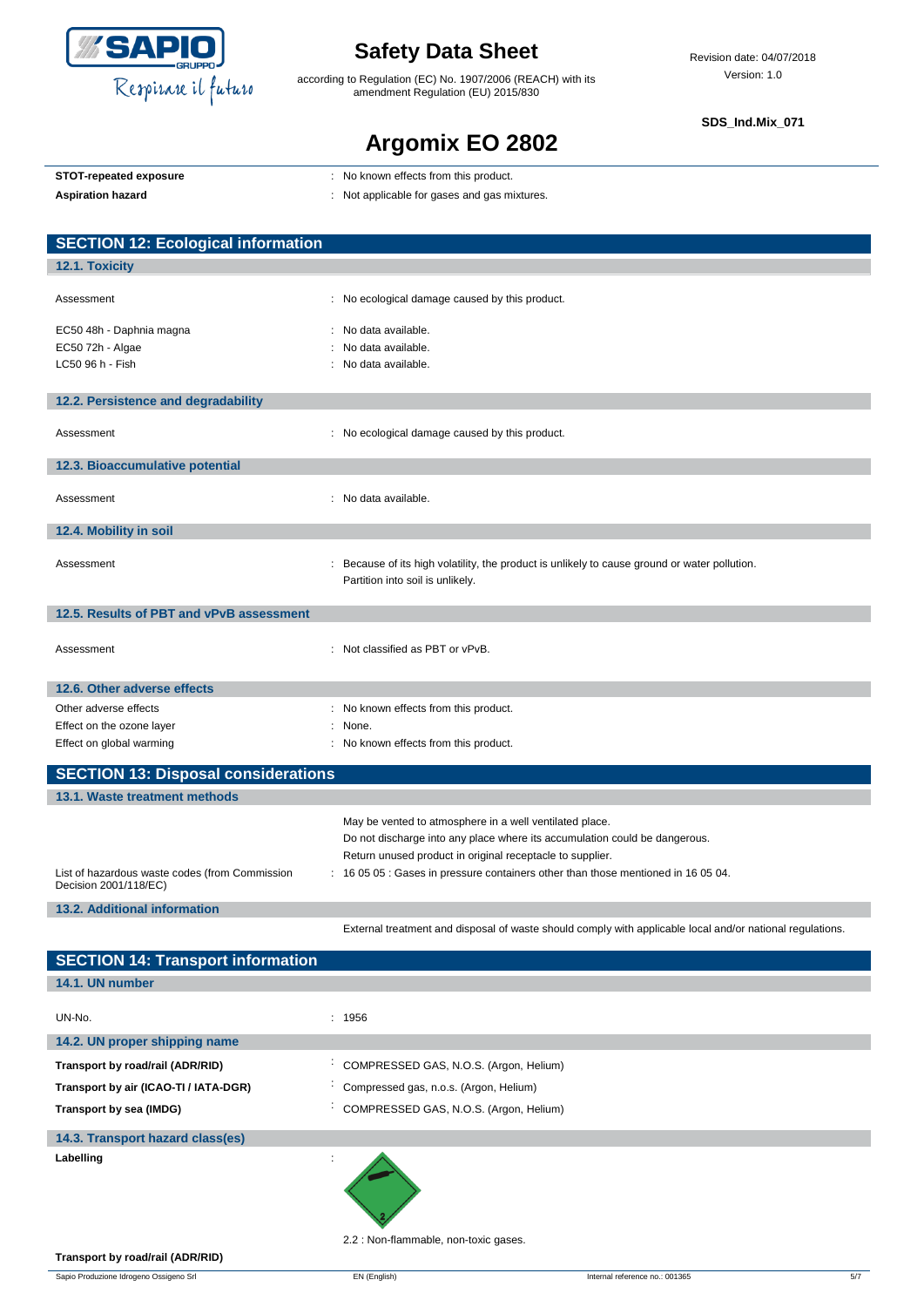

according to Regulation (EC) No. 1907/2006 (REACH) with its amendment Regulation (EU) 2015/830

#### **SDS\_Ind.Mix\_071**

### **Argomix EO 2802**

| Class                                                                          | $\therefore$ 2                                                                                                                                        |
|--------------------------------------------------------------------------------|-------------------------------------------------------------------------------------------------------------------------------------------------------|
| Classification code                                                            | : 1A                                                                                                                                                  |
| Hazard identification number                                                   | : 20                                                                                                                                                  |
| <b>Tunnel Restriction</b>                                                      | E - Passage forbidden through tunnels of category E                                                                                                   |
| Transport by air (ICAO-TI / IATA-DGR)                                          |                                                                                                                                                       |
| Class / Div. (Sub. risk(s))                                                    | : 2.2                                                                                                                                                 |
| Transport by sea (IMDG)                                                        |                                                                                                                                                       |
| Class / Div. (Sub. risk(s))                                                    | : 2.2                                                                                                                                                 |
| Emergency Schedule (EmS) - Fire<br>Emergency Schedule (EmS) - Spillage         | $:$ F-C<br>$\therefore$ S-V                                                                                                                           |
|                                                                                |                                                                                                                                                       |
| 14.4. Packing group                                                            |                                                                                                                                                       |
| Transport by road/rail (ADR/RID)                                               | Not applicable<br>÷                                                                                                                                   |
| Transport by air (ICAO-TI / IATA-DGR)                                          | Not applicable                                                                                                                                        |
| Transport by sea (IMDG)                                                        | Not applicable                                                                                                                                        |
| <b>14.5. Environmental hazards</b>                                             |                                                                                                                                                       |
| Transport by road/rail (ADR/RID)                                               | : None.                                                                                                                                               |
| Transport by air (ICAO-TI / IATA-DGR)                                          | None.                                                                                                                                                 |
| Transport by sea (IMDG)                                                        | None.                                                                                                                                                 |
|                                                                                |                                                                                                                                                       |
| 14.6. Special precautions for user                                             |                                                                                                                                                       |
| Packing Instruction(s)                                                         |                                                                                                                                                       |
| Transport by road/rail (ADR/RID)                                               | : P200                                                                                                                                                |
| Transport by air (ICAO-TI / IATA-DGR)                                          |                                                                                                                                                       |
| Passenger and Cargo Aircraft                                                   | 200.                                                                                                                                                  |
| Cargo Aircraft only<br>Transport by sea (IMDG)                                 | 200.<br>: P200                                                                                                                                        |
|                                                                                |                                                                                                                                                       |
| Special transport precautions                                                  | Avoid transport on vehicles where the load space is not separated from the driver's compartment.                                                      |
|                                                                                | Ensure vehicle driver is aware of the potential hazards of the load and knows what to do in the event of an                                           |
|                                                                                | accident or an emergency.                                                                                                                             |
|                                                                                | Before transporting product containers:                                                                                                               |
|                                                                                | - Ensure there is adequate ventilation.                                                                                                               |
|                                                                                | - Ensure that containers are firmly secured.                                                                                                          |
|                                                                                | - Ensure container valve is closed and not leaking.                                                                                                   |
|                                                                                | - Ensure valve outlet cap nut or plug (where provided) is correctly fitted.<br>- Ensure valve protection device (where provided) is correctly fitted. |
|                                                                                |                                                                                                                                                       |
| 14.7. Transport in bulk according to Annex II of MARPOL 73/78 and the IBC Code |                                                                                                                                                       |
|                                                                                | Not applicable.                                                                                                                                       |
| <b>SECTION 15: Regulatory information</b>                                      |                                                                                                                                                       |
|                                                                                | 15.1 Safety, health and environmental regulations/legislation specific for the substance or mixture                                                   |
| <b>EU-Regulations</b>                                                          |                                                                                                                                                       |
|                                                                                |                                                                                                                                                       |
| Restrictions on use                                                            | : None.                                                                                                                                               |
| Seveso Directive : 2012/18/EU (Seveso III)                                     | : Not covered.                                                                                                                                        |
|                                                                                |                                                                                                                                                       |
| <b>National regulations</b><br>National legislation                            | : Ensure all national/local regulations are observed.                                                                                                 |
|                                                                                |                                                                                                                                                       |
| 15.2. Chemical safety assessment                                               |                                                                                                                                                       |
|                                                                                | A CSA does not need to be carried out for this product.                                                                                               |
|                                                                                |                                                                                                                                                       |